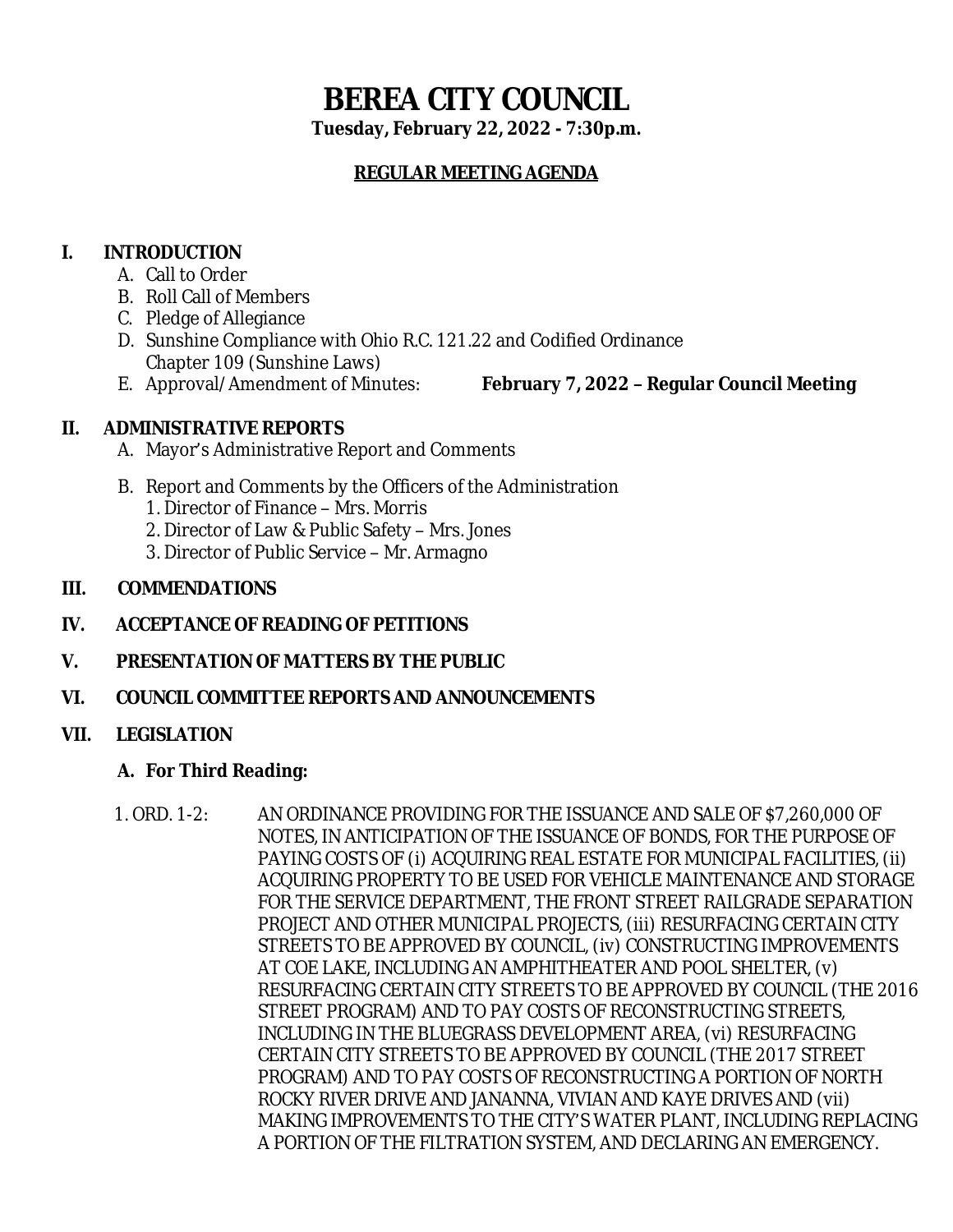#### **B. For Second Reading:**

1. ORD. 2-1: AN ORDINANCE APPROVING AND RATIFYING A THREE-YEAR COLLECTIVE BARGAINING AGREEMENT BETWEEN THE CITY OF BEREA AND THE LABORERS' INTERNATIONAL UNION OF NORTH AMERICA, LOCAL 860, PURSUANT TO CHAPTER 4117 OF THE OHIO REVISED CODE, AND DECLARING AN EMERGENCY.

#### **C. For First Reading:**

- 1. ORD. 2-2: AN ORDINANCE AUTHORIZING THE MAYOR TO ENTER INTO A COMMUNITY REINVESTMENT AREA ("CRA") AGREEMENT WITH JOYCE MANUFACTURING CO. AND RAM REAL ESTATE, LLC., AND DECLARING AN EMERGENCY.
- 2. ORD. 2-3: AN ORDINANCE AUTHORIZING ALL ACTIONS NECESSARY TO ACCEPT NORTHEAST OHIO PUBLIC ENERGY COUNCIL (NOPEC) 2022 ENERGIZED COMMUNITY GRANT(S), AND DECLARING AN EMERGENCY.
- 3. ORD. 2-4: AN ORDINANCE AUTHORIZING THE DIRECTOR OF PUBLIC SERVICE TO AMEND A CONTRACT WITH THE CUYAHOGA COUNTY DEPARTMENT OF PUBLIC WORKS TO EXTEND THE TERM OF THE CONTRACT TO PROVIDE CERTAIN SERVICES RELATIVE TO THE CITY SEWERS, AS DETERMINED FROM TIME-TO-TIME, TO FURTHER ADVANCE THE CITY'S SANITARY AND STORM SEWER MAINTENANCE PROGRAM, AND DECLARING AN EMERGENCY.
- 4. ORD. 2-5: AN ORDINANCE AUTHORIZING THE MAYOR TO ENTER INTO A PURCHASE AGREEMENT FOR THE SALE OF REAL PROPERTY, LOCATED AT 106 JACOB STREET, PERMANENT PARCEL NO. 364-06-022, A SINGLE-FAMILY HOME, WHICH IS NO LONGER NEEDED FOR MUNICIPAL PURPOSES, TO THE PERSON OR PERSONS OR ENTITY SUBMITTING THE HIGHEST AND BEST OFFER, AND DECLARING AN EMERGENCY.
- 5. ORD. 2-6: AN ORDINANCE AUTHORIZING THE MAYOR TO ENTER INTO AN AGREEMENT WITH THE CENTURY HOME GARDEN DISTRICT HOMEOWNERS' ASSOCIATION FOR THE PURPOSE OF INCLUDING 106 JACOB STREET (PERMANENT PARCEL NO. 364-06-022), IN THE CENTURY HOME GARDEN DISTRICT, AND DECLARING AN EMERGENCY.
- 6. ORD. 2-7: AN ORDINANCE APPROPRIATING FROM THE VARIOUS FUNDS TO INDIVIDUAL ACCOUNTS FOR THE CURRENT EXPENDITURES AND OTHER EXPENSES OF THE CITY OF BEREA FOR THE FISCAL YEAR ENDING DECEMBER 31, 2022, AND EXPRESSLY REPEALING ORDINANCE NO. 2021-77.

### **VIII. REPORT AND COMMENTS BY THE PRESIDENT OF COUNCIL**

#### **IX. REPORT AND COMMENTS BY THE MEMBERS OF COUNCIL**

- A. Councilman Dozier, Ward 1
- B. Councilman McManis, Ward 2
- C. Councilman Skoczen, Ward 5
- D. Councilwoman Weaver, Ward 3
- E. Councilman Zacharyasz, At-Large
- F. Councilwoman Brown, At-Large
- G. Councilwoman Coble, Ward 4